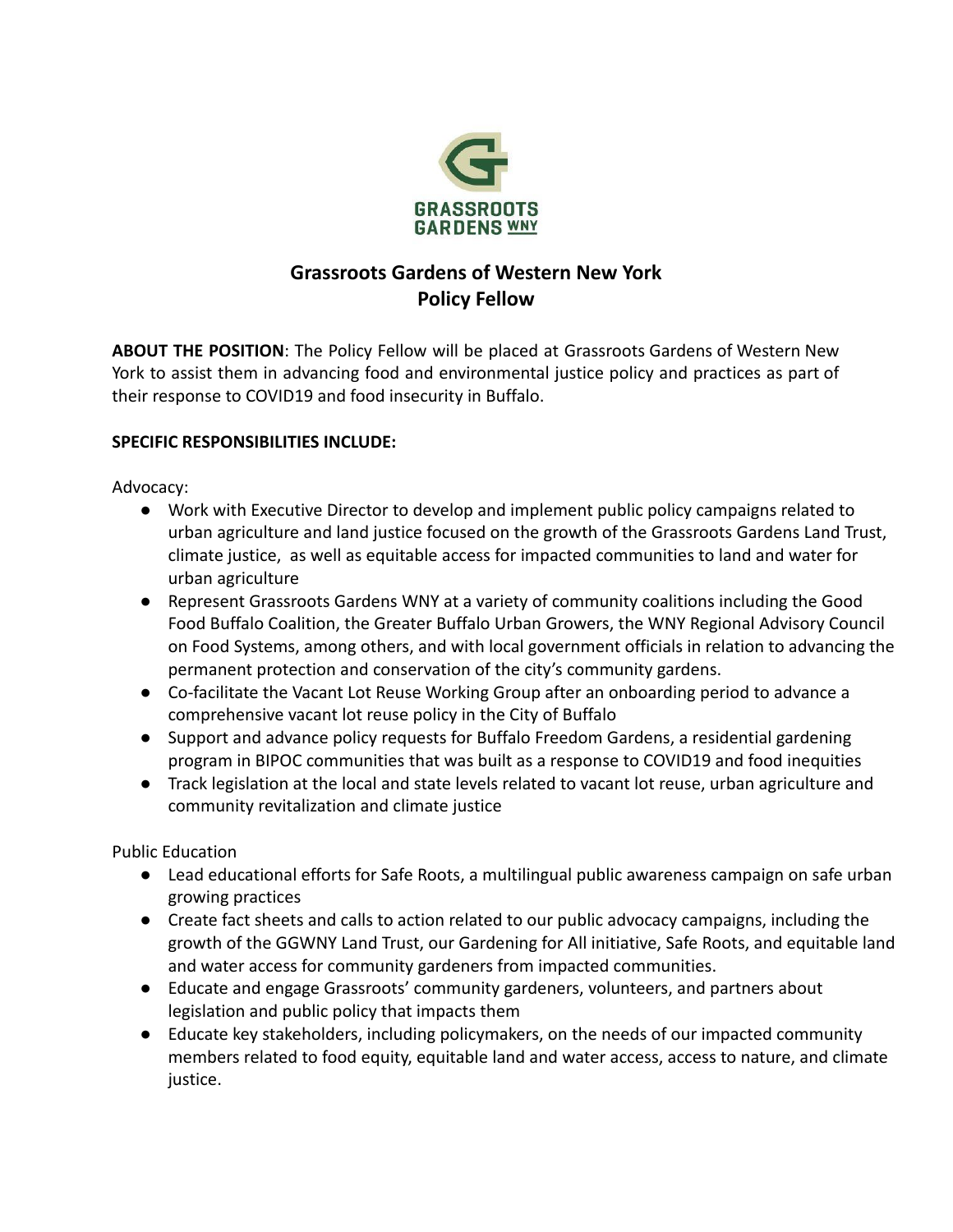● Write op-eds and other articles to support public awareness of policies that affect community gardeners

Organizational Development

- Conduct an internal policy audit to ensure Grassroots Gardens maintains its highest standards and practices related to our accreditation as a land trust
- Work closely with the Executive Director to determine the role of Grassroots Gardens in the fight for climate justice and help to develop a plan of action
- Participate in strategic planning with the staff and Board of Directors to set a new strategic plan now that the agency is an accredited land trust
- Inform and educate agency leadership on new legislative and policy actions
- Other job tasks as assigned including support for community outreach, events and annual resource distribution

**REQUIRED COMPETENCIES:** To be successful in this position, you will need to be competent in:

- Communicating effectively; excellent verbal and written communication skills
- Building collaborative relationships
- Valuing equity, inclusion, and justice
- Understanding environmental and food justice issues disproportionately affecting BIPOC communities, people with disabilities, and working-class people in Buffalo, New York

### **EDUCATION AND EXPERIENCE:**

- Graduation from a regionally accredited or New York State registered college or university with a Bachelor's or Master's degree in public policy administration, public health, social sciences, environmental sciences, or equivalent.
- Demonstrated work experience or community organizing related to environmental justice or food insecurity.
- Understanding of governmental policies and regional policy landscape relevant to environmental issues and food justice

## **ADDITIONAL REQUIREMENTS:**

- Must pass Erie County background check
- Comfort with flexible work environment: this position is expected to be a mix of on-site work, some work in community gardens or attending community meetings, some remote work. Full-time (40 hours/week, Monday-Friday). Weekend hours may be required in some cases. In those instances, flexing time during the week will be permitted.

### **Operating Principles and Demonstrated Behaviors:**

Ability to demonstrate, understand and apply our organizational values through behaviors and actions. These values are expected of all employees in all roles. All applicants (internal and external) must evidence their attitudes/behaviors as part of the application process:

- Equity & Justice
- Community Leadership
- Fostering Connections/Collaboration